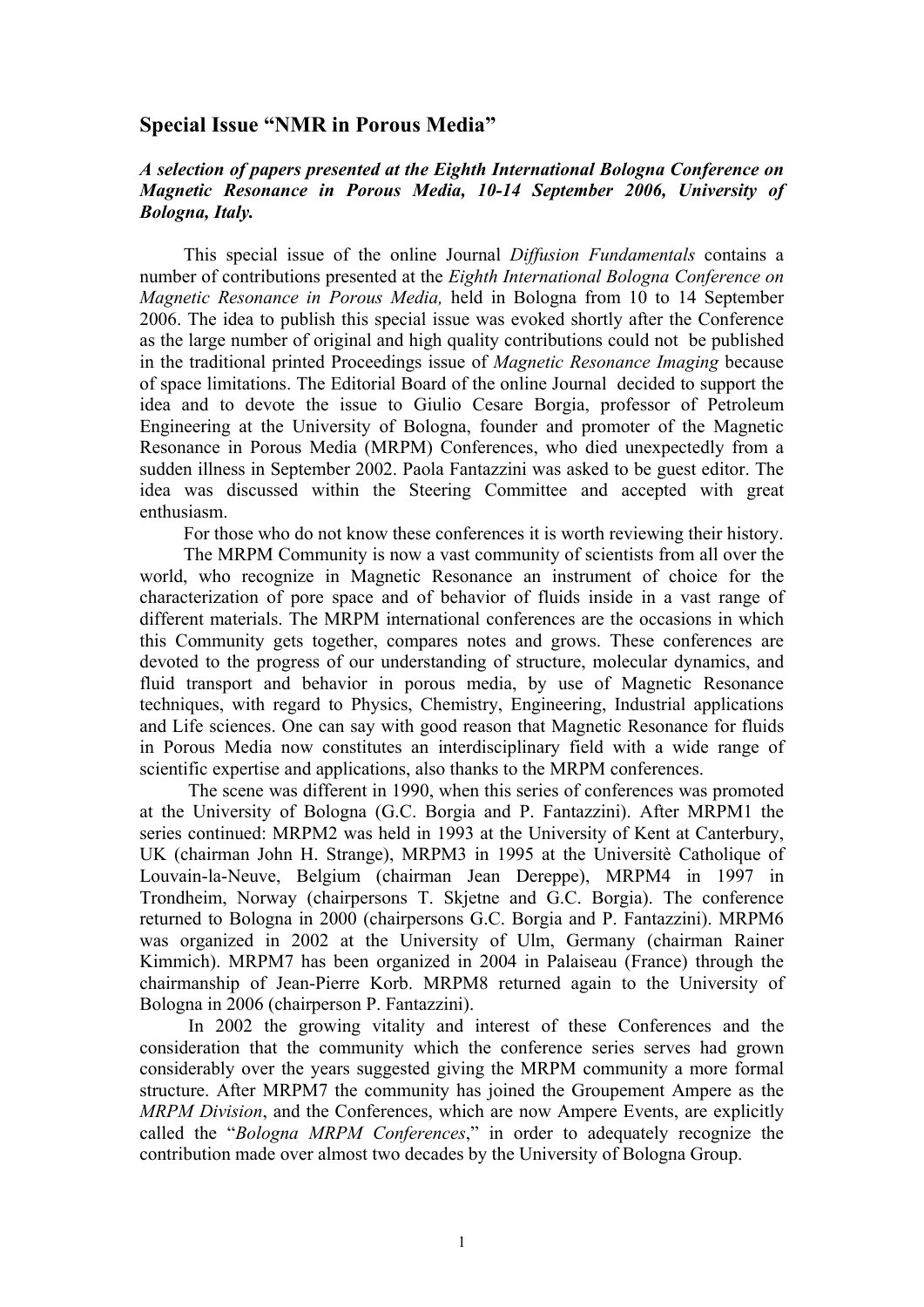The last conference in Bologna covered a wide range of traditional magnetic resonance and novel methods for traditional and new applications, to describe normal and anomalous phenomena, including complex fluids and fluids in nanopore structures. Special attention was focused on multidimensional NMR, including diffusion, relaxation and flow correlations. New instruments, apparatus, pulse sequences and experiments were presented for solving problems in traditional applications (such as oilfield) and new ones (such as Cultural Heritage and hydrogeology).

The Proceedings of all the MRPM Conferences [1-8] have been published as Special Issues of *Magnetic Resonance Imaging*, and to have all the Proceedings published in an international Journal with a worldwide readership has been important for the growth of the MRPM Community and for the formation of an ever-increasing number of young researchers interested in this area.

 Many of the oral communications presented at Bologna MRPM8 have been written up as the papers appearing in the published Proceedings, but a number of original papers could not be published in the Proceedings. Differently from the previous 7 conferences, for the Proceedings of Bologna MRPM8 it was necessary to severely limit the number of published papers, because of the publication costs, notwithstanding the generous contribution of the publisher who, thanks to the good auspices of the Editor-in-Chief John Gore, allowed a substantial number of pages free of charge.

As already said, it is for that reason that the Editorial Board of *Diffusion Fundamentals* decided to give to the authors of papers that could not be included in the Proceedings the possibility of the publication of their presentations in this Special Issue.

Diffusion Fundamentals, a peer-reviewed interdisciplinary open-access online journal, publishes generally original research articles in the field of diffusion and transport. It was launched about two years ago with the aim to facilitate a rapid information exchange of scientists working in this broad and interdisciplinary field and to create an open-access communication platform. During this time we have published four volumes. The contributed papers refer to any kind of matter (solids, fluids, gases, soft matter, interfaces, etc.) and describe an enormous variety of diffusing objects from atoms and molecules to bacterial colonies and animals. This issue contains 8 papers dealing with all aspects of diffusion from theory to experiments and applications related to the specific field of porous media.

It has been decided that the  $9<sup>th</sup>$  Bologna MRPM Conference, which will cross the Atlantic Ocean for the first time, will be hosted July 13-17, 2008, by Schlumberger-Doll Research in Boston (USA), chaired jointly by Pabitra N. Sen and Martin H. Hürlimann. The  $10^{th}$  Bologna MRPM Conference is expected to be held in Leipzig (Germany) in 2010.

It is highly likely that this online issue will not remain an isolated event, but that also in the future the online Journal *Diffusion Fundamentals* will ensure space for contributions of the following Bologna MRPM Conferences, in a form that has to be decided in agreement with the Organizing and Steering Committees.

Paola Fantazzini, Farida Grinberg, Jörg Kärger